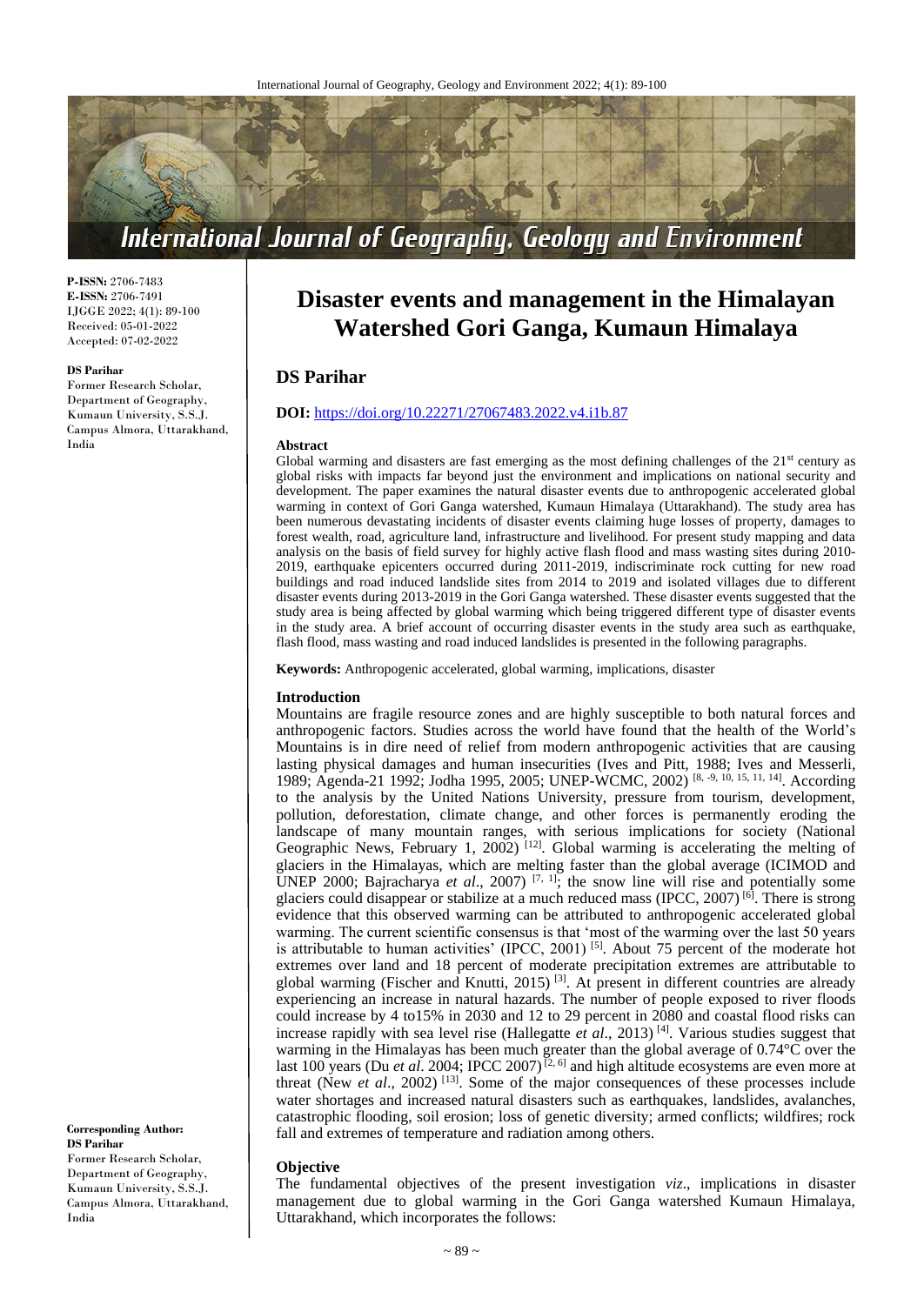- Highly active flash flood and mass wasting sites during 2010-2019 in the Gori Ganga watershed.
- Study of earthquake epicenters occurred during 2011- 2019 in and nearby the study area.
- Indiscriminate rock cutting for new road buildings and road induced landslide sites from 2014 to 2019 in the Gori Ganga watershed.
- Heavy anthropogenic pressure on environment and forest fire events in the study area.
- Study of isolated villages due to different disaster events in the Gori Ganga watershed during 2013-2019.
- Mapping of disaster sites and isolated villages in the study area.

# **Methodology**

Mapping for the present study is based on field survey and Global Position System (GPS) prepared by Geographic Information System (GIS) software Arc GIS. Numbers of isolated villages due to different disaster events retrieve from District Disaster Management Office (DDMO), Pithoragarh.

#### **Location and Extent**

The study area, *viz*., the Gori Ganga watershed (Kumaun Himalaya) (Figure-1) extends between  $29^045'0''N$  to 30°35'47''N latitudes and 79°59'33''E to 80°29'25''E longitude, and encompasses an area of about 2191.63 km<sup>2</sup>. The altitude of the Gori Ganga watershed varies between 626 m and 6639 m. The Gori Ganga watershed has 168 villages and total population is about 40616 as per 2011cencess (Parihar and Rawat, 2021). Gori Ganga watershed spreads in three Blocks, i.e., Munsyari, Dharchula and Didihat, in three Tehsils, i.e., Munsyari, Dharchula and Didihat, and in one Sub-Tehsil known as Bangapani. Munsyari remains one of the last accessible hill stations by motor road in the region. There are many tribes in this watershed which are Bhotiya, Barpatiya and Anuwal Samuday. Three main valleys i.e., Gori Ganga valley, Ralam valley and Johar valley are famous valleys in the study area.



**Fig 1:** Location map of the Gori Ganga watershed, Kumaun Himalaya (Uttarakhand).

# **Result and Discussion**

The Gori Ganga watershed is constructed of two physiographic regions (Great Himalayan region and Lesser Himalayan region) which is divided by Main Central Thrust (MCT). This is the cause can provide more disaster sensitivity to the study area. In the present study Figure-2 depicts the distribution of sites of highly active natural disasters in the study area which is registered in Table-1. Plate-1 and Plate-2 presented example of disaster events in

the study area. Figure-3 depicts the spatial distribution of earthquake epicenters occurred during 2011 to 2019 in and nearby the study area which is registered in Table-2 while Plate-3 presenting example of huge rock fall caused by 2017 earthquake event at Kokila Mandir. Figure-4 depicts development of roads during 2014 to 2019 and details registered in Table-4 while Figure-5 presents road induced landslide events from 2014 to 2019 in the study area which is registered in Table-5 while Plate-4 presenting example of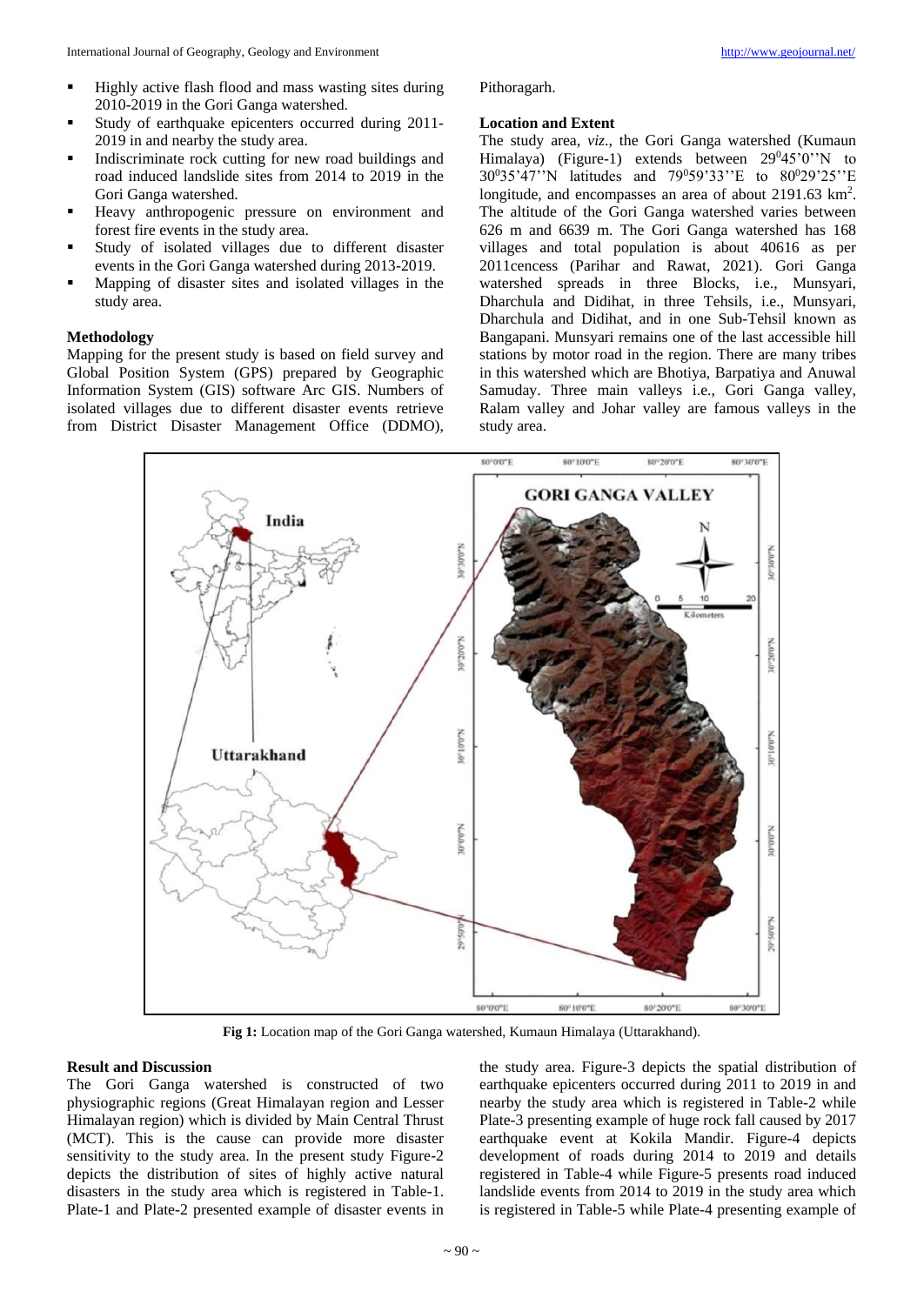road induced (technologic) landslide events in the Gori Ganga watershed. Plate-5 presenting wild fire events in the Gori Ganga watershed and Figure-6 depicts the geographical distribution of isolated villages during different disaster events during 2013 to 2019 in the Gori Ganga watershed and registered in Table-6. A brief accounts of these results it's discussed in the following paragraphs.

### **Implication in Disaster Management**

The Gori Ganga watershed has been numerous devastating incidents of disaster events claiming huge losses of property, damages to forest wealth, road, agriculture land, infrastructure and livelihood. Major causes for the disaster events in Gori Ganga watershed is the heavy anthropogenic pressure on environment, unprecedented heavy rainfall, flash flood, wild fire and frequently occurring earthquake activities. Frequencies of disaster events are more pronounced during monsoon season. Disaster events are mostly observed on agricultural land, hill slope and near villages in the elevations of between 600 m to 2400 m, on 10°–40° slopes and on either side streams/rivers and roads on either side up to a distance of 500 m. These disaster events suggest that the study area is being affected by global warming and climate change by which the area being triggered different type of disaster events. A brief account frequently occurring disaster in the study such as earthquake, flash flood, mass wasting and road induced landslides is presented in the following paragraphs-

### **Flash Flood and Mass Wasting**

Disaster events are in mountain regions triggered by both natural and anthropogenic disturbances that initiate slope failure. Heavy rainfall, flash flood, landslides mass wasting, land creeping are the most devastating and recurring natural disasters and have deep adverse impacts in the study area. Figure-2 depicts the geographical distribution of 15 natural disaster sites of the last 6 years when occurs from 2006 to 2019 in the Gori Ganga watershed. The details of these disaster events are registered in Table-1. Due to these disaster events, the roads, bridges, houses sometimes entire the villages and hydro projects are damaged. Example of houses damaged by Gori Ganga and its tributaries during disaster events are presented in Plate-1 which shows (A) at Umargada village by Gori Ganga River in 2019, (B) at Balibagar village by Bona Gad in 2019, (C) Primary school building at Madkote town by Gori Ganga River in 2013 and (D) at Madkote town by Gori Ganga River in 2013. Example of hydro power project damaged by Gori Ganga and its tributaries during disaster events are presented in Example of heavy mass wasting by Bona Gad during disaster events in 2016, 2017, 2018 and 2019 at the village Tanga presented in Plate-2.



**Plate 1:** Damaged houses in Gori Ganga watershed: (A) at Umargada village in 2019, (B) at Balibagar village in 2019, (C) school building at Madkote village in 2013 and (D) at Madkote village in 2013.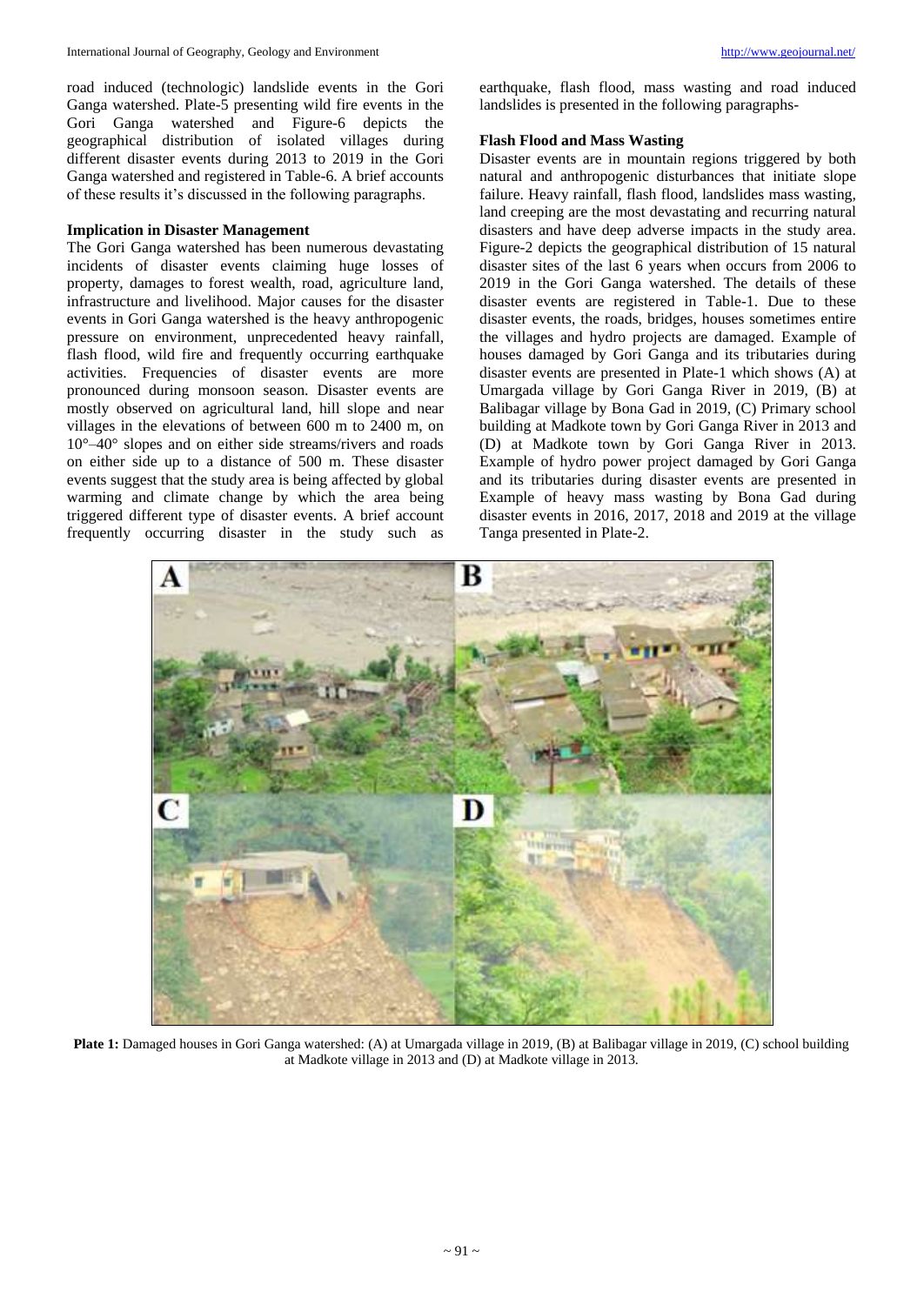

**Plate 2:** Heavy mass wasting at the village Tanga in 2016, 2017, 2018 and 2019 in the Gori Ganga watershed.



**Fig 2:** Distribution of sites of highly active natural disaster in the Gori Ganga watershed (based on field survey and GPS).

# **Earthquake**

Entire the study area falls in Earthquake Seismic Zone-V. It means the area has a high degree of susceptibility for earthquakes. Due to recurring earthquake the area is prone for severe mass wasting and landslides. A District Disaster

Management Office (DDMO) focused on earthquakeinduced landslides reveals that after each earthquake the area damaged by catastrophic landslides. Field observations have indicated that such rock falls and landslide events i.e., Kokila Mandir (Near Fagua) and Ghigrani (near Bangapani)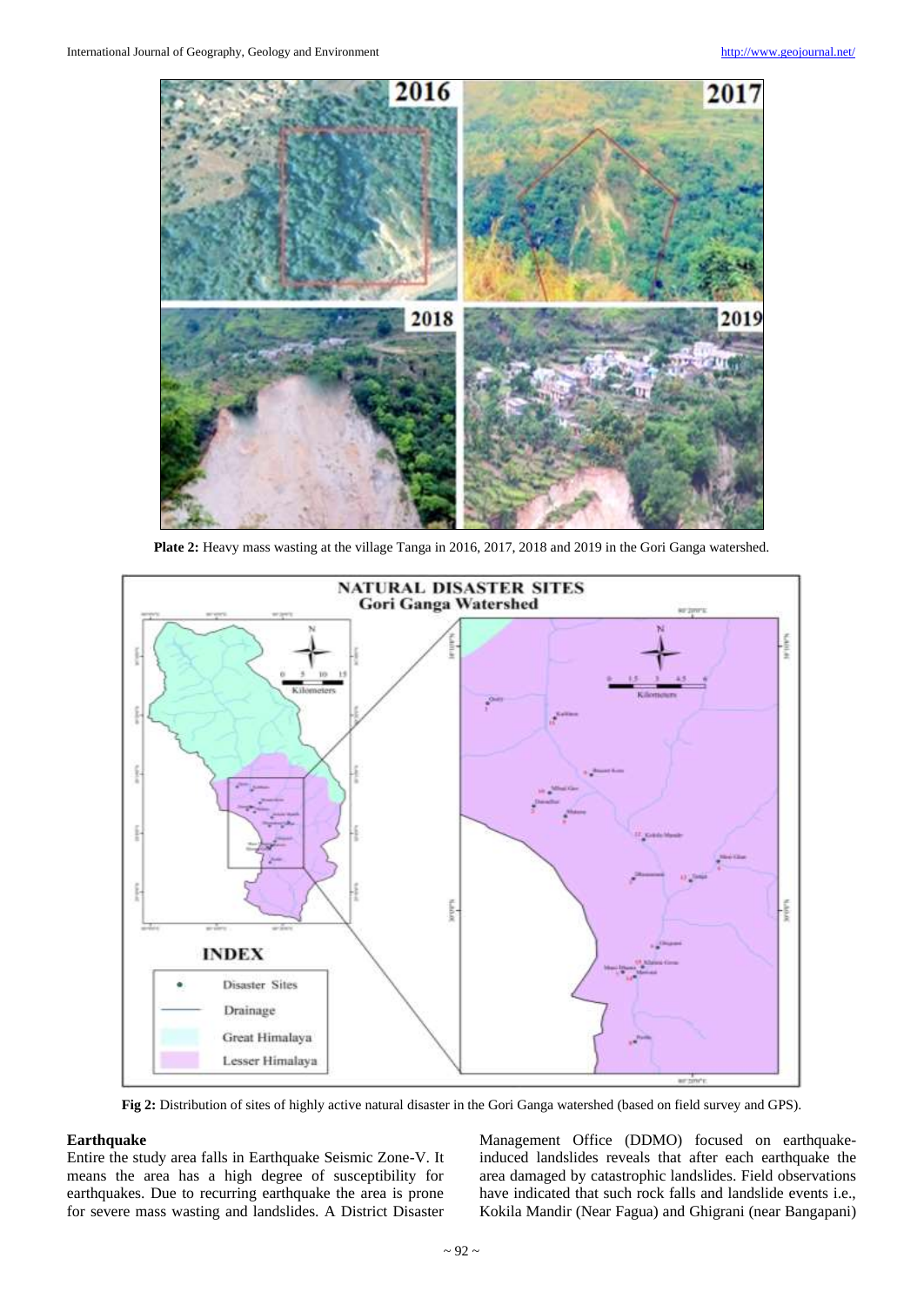etc. is associated with earthquakes. Figure 3 depicts the geographical distribution of earthquake events from 2011 to 2019 within and nearby the study area and their details are registered in Table 2. Table 3 reveals that during the last 9 years the study area has experiences as many as 23 events of earthquake having Richter scale ranging from 3 to 7.1. On an average the study area is being triggered by earthquake by each year having between 3 to 5 magnitudes. Earthquake of 5 to 6 magnitudes occurs after each 2 years while earthquake of magnitude above 6 occurs once in 10 years (Table 3) and Plate 3 shows the rock fall site at Kokila Mandir caused by the 18-11-2017 earthquake event in the Gori Ganga watershed having a magnitude of 3.3 between Nachani-Banshbagar.

**Table 1:** Highly active flash flood and mass wasting sites during 2006-2019 in the Gori Ganga watershed (based on field survey and GPS).

| <b>S. N.</b> | <b>Disaster sites</b> | Latitude Longitude          | <b>Causes of disaster</b>                             | <b>Years of events</b>        |
|--------------|-----------------------|-----------------------------|-------------------------------------------------------|-------------------------------|
|              | Quiry-Jimiya          | 30°7'50.45"N 80°13'5.65"E   | Heavy rainfall, mass wasting, land creeping           | 2013 and 2018                 |
| 2            | Near Dana Dhar        | 30°3'57.04"N 80°14'38.78"E  | Heavy rainfall, land creeping                         | 2013, 2015, 2018              |
| 3            | Dhunamani             | 30°1'12.18"N 80°18'0.64"E   | Heavy rainfall, landslides, land creeping             | Each year after 2008 continue |
| 4            | Moti Ghat             | 30°1'51.63"N 80°20'52.48"E  | Heavy rainfall, flash flood, mass wasting, landslides | 2010, 2013, 2017, 2019        |
| 5            | Matena                | 30°3'34.02"N 80°15'42.98"E  | Heavy rainfall, landslides                            | 2013, 2019                    |
| 6            | Ghigrani              | 29°58'35.65"N 80°18'50.00"E | Heavy rainfall, rock fall, landslide, land creeping   | Each year after 2006 continue |
|              | Mani Dhami            | 29°57'39.97"N 80°17'39.24"E | Flash flood, mass wasting                             | 2009, 2013, 2019              |
| 8            | Porthi                | 29°55'1.60"N 80°18'3.79"E   | Land slide                                            | 2013                          |
| 9            | <b>Basantkote</b>     | 30°5'7.93"N 80°16'35.42"E   | Land creeping                                         | 2013, 2019                    |
| 10           | Minal Gav             | 30°4'27.21"N 80°15'11.41"E  | Heavy rainfall, mass wasting                          | 2013.2019                     |
| 11           | Kulthaam              | 30°7'16.79"N 80°15'21.31"E  | Heavy rainfall, landslide, land creeping              | Each year after 2010 continue |
| 12           | Kokila Mandir         | 30°2'40.89"N 80°18'21.22"E  | Heavy rainfall, rock fall                             | 2017                          |
| 13           | Tanga                 | 30°17.46"N 80°19'55.91"E    | Heavy rainfall, flash flood, mass wasting, landslides | 2017, 2018, 2019, 2020        |
| 14           | Mawani                | 29°57'29.57"N 80°18'3.40"E  | Flash flood, mass wasting                             | 2010, 2013, 2019              |
| 15           | Khinnu Gona           | 29°57'51.67"N 80°18'19.27"E | Flash flood, mass wasting                             | 2013, 2017, 2019              |

**Table 2:** Major earthquake epicenters occurred during 2011-2019 in and nearby the study area (Source: DDMO, Pithoragarh from 2020).

| <b>Date</b>  | <b>Time</b> | Richter scale (m) | Epicenter nearby the study area | Latitude (N) | Longitude (E)        |
|--------------|-------------|-------------------|---------------------------------|--------------|----------------------|
| 04-04-2011   | 5:02 PM     | 5.7               | Dharchula                       | 30° 0'22.95" | $80^{\circ}38'1.11"$ |
| 05-05-2011   | 7:00 PM     | 5                 | India-Nepal Border              | 30°11'59.82" | 80°24'0.01"          |
| 15-06-2011   | 6:29 AM     | 3.4               | Dharchula (Pithoragarh)         | 30° 6'23.74" | 80°36'46.63"         |
| 14-07-2011   | 7:14 AM     | 3.1               | India-Nepal Border              | 29°59'44.05" | 80°42'57.05"         |
| 28-07-2012   | 11:20 AM    | 4.5               | India-Nepal Border              | 30° 0'53.96" | 81° 0'27.94"         |
| 02-01-2013   | $1:20$ AM   | 4                 | India-Nepal Border              | 30° 0'43.87" | 80°51'59.93"         |
| 30-01-2013   | $1:20$ AM   | $\overline{4}$    | Dharchula                       | 30° 0'9.87"  | 80°43'18.46"         |
| 06-03-2013   | 10:00 AM    | 3                 | India-Nepal Border              | 29°44'46.87" | 80°22'40.19"         |
| 03-07-2014   | 5:05 PM     | 4.1               | Between Bogdiyar and Milam      | 30°20'37.11" | 80°11'55.89"         |
| 06-07-2014   | 8:18 PM     | 4.5               | Between Darma and Malla Johar   | 30°11'58.71" | 80°17'59.51"         |
| 23-01-2015   | 10:19 AM    | 3.2               | India-Nepal Border              | 30° 0'47.55" | 80°47'8.50"          |
| 27-06-2015   | 11:34 AM    | 7.1               | Dharchula                       | 29°59'29.70" | 80°37'20.21"         |
| 26-07-2015   | 10:29 PM    | 3.4               | Dharchula                       | 30° 0'47.00" | 80°45'10.34"         |
| 24-10-2015   | 10:05 AM    | 3.9               | Between Nahar Devi And Rilkote  | 30°17'59.78" | 80°11'59.90"         |
| 11-04-2016   | 4.06 PM     | 3.7               | Between Thal and Berinag        | 29°47'59.81" | 80° 5'60.00"         |
| 06.05.2016   | 11-05 PM    | 4.1               | Near Panchhu village,           | 30°23'58.18" | 80° 5'58.94"         |
| 08-06-2016   | 01.41 AM    | 3.5               | Between Nachani-Banshbagar      | 29°53'59.73" | 80°11'59.81"         |
| 17-10-2016   | 06.01 AM    | 4                 | India-Nepal Border              | 29°57'53.53" | 80°41'18.45"         |
| $01-12-2016$ | 10.22 PM    | 5.2               | India-Nepal Border              | 29°57'32.15" | 80°48'8.08"          |
| 18-11-2017   | 06.32 PM    | 3.3               | Between Nachani-Banshbagar      | 29°53'59.48" | 80°12'0.03"          |
| 24-05-2018   | 07.55 PM    | 5                 | India-Nepal Border              | 29°42'0.00"  | 80°36'0.00"          |
| 16-09-2019   | 08.03 PM    | 4.3               | India-Nepal Border              | 29°35'59.82" | 80°41'59.98"         |
| 19-11-2019   | 07.00 AM    | 5.3               | India-Nepal Border              | 29°41'42.83" | 80°25'14.94"         |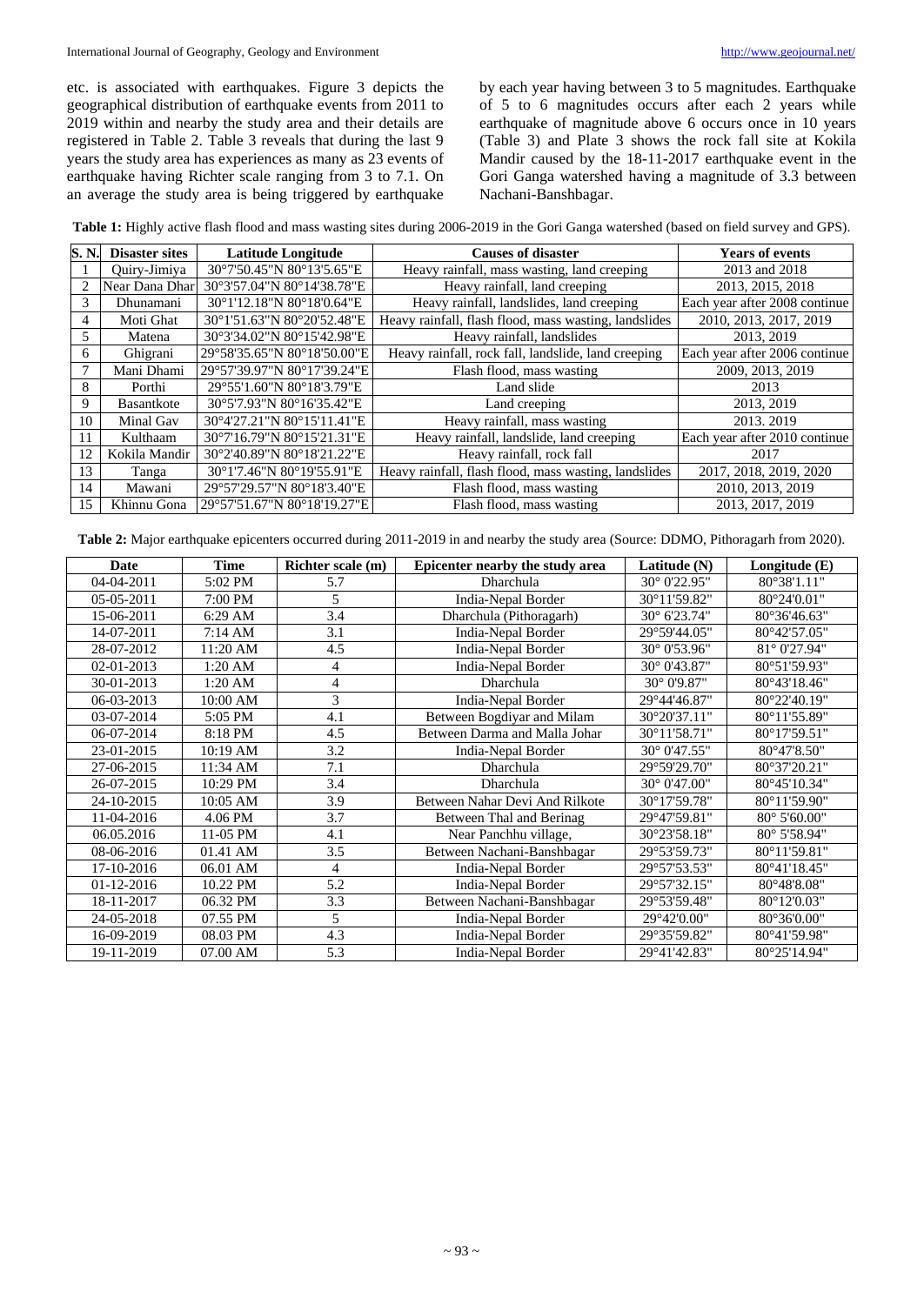

**Fig 3:** Geographical spatial distribution of earthquake epicenters occurred during 2011 to 2019 in and nearby the study area (based on DDMO, Pithoragarh from 2011-2019).

| <b>Table 3:</b> Earthquake's Frequency and rates of earthquake nearby study area from 2011-2019. |  |  |
|--------------------------------------------------------------------------------------------------|--|--|
|                                                                                                  |  |  |

| <b>S.N.</b> | Richter scale interval (M)      | <b>Frequency in last 9 years</b> | <b>Repetition pattern</b> |
|-------------|---------------------------------|----------------------------------|---------------------------|
|             |                                 |                                  | in1 year                  |
|             |                                 |                                  | in 1 year                 |
|             |                                 |                                  | in 2 years                |
|             |                                 |                                  | in 10 years               |
|             | Total earth quake $(2011-2019)$ |                                  |                           |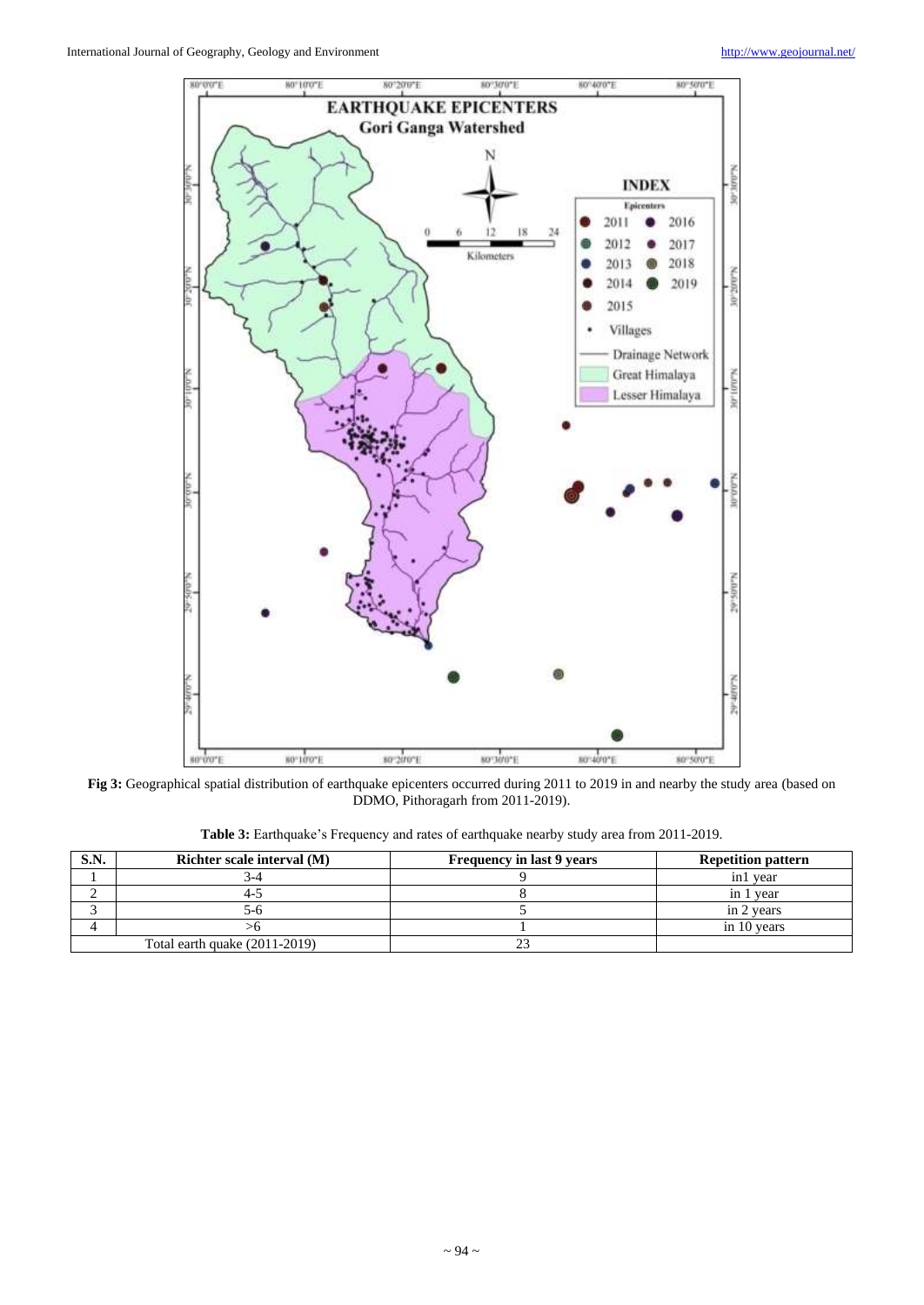

Plate 3: Huge rock fall caused by 2017 earthquake event at Kokila Mandir (Near Fagua) in the Gori Ganga watershed.

### **Road Induced Landslides**

The Gori Ganga watershed is very well connected by National, State, District, Tehsil and block headquarters. The total network of roads in the study area is about 266.15 km having a density of 12.14 km/km<sup>2</sup>. The road construction work in the area is growing on very fast. Since 2014, 23 new roads having a total length of 170.46 km (64.05%) has been constructed in the study area during the last 5 years (Table-4 and Figure-4). Large Machines area being used for road construction which generate large amount of vibrations which triggered landslides, land creeping and rock fall incidents. Figure-4 depicts the geographical distribution of new roads development in the Gori Ganga watershed during 2014-2019. Figure-5 depicts the geographical distribution of road induced landslides during 2014-2019 and their details are registered in Table-5. These maps and Tables reveals that in the study area there are almost 11 permanent sites of road induced landslides in the study area. Where landslide occurs each year or after 2 or 3 years these are Gaila road, Madkote-Walthi road, Nirtoli road, Nirtoli village, Jara Jibli road etc. the most important sites of road induced landslides are nearby walthi village (Plate-4, A), nearby Basant Kote village (Plate-4, B), near the Darkote village (Plate-4, C), near Nirtoli village (Plate-4, D) and nearby Gaila village (Plate 4, F). Plate-4 presents road induced (technologic) landslide events in the Gori Ganga watershed.

| Table 4: Indiscriminate rock cutting for new road buildings from 2014 to 2019 in the Gori Ganga watershed (based on field survey and |
|--------------------------------------------------------------------------------------------------------------------------------------|
| PWD Didihat).                                                                                                                        |

| S. N.          | New roads                     | Length (in km) | S. N.                | New roads           | Length (in km) |
|----------------|-------------------------------|----------------|----------------------|---------------------|----------------|
|                | <b>Balibagar to Farvekote</b> | 1.09           | 13                   | <b>Bindi Road</b>   | 2.68           |
| $\mathfrak{D}$ | Seraghat to Lodi              | 4.78           | 14                   | Walthi Bona         | 25.21          |
| 3              | Chhori Bagar to Jarajibili    | 15.71          | 15                   | Madkote to Chulkote | 7.9            |
| 4              | Chami to Metali               | 5.62           | 16                   | Baram to Goge       | 4.45           |
|                | Madkote to Paton              | 17.39          | 17                   | Walthi to Gaila     | 6.04           |
| 6              | Madkote to Doonamani          | 8.16           | 18                   | Sera to Sirtola     | 1.85           |
|                | Josha to Gandhi Nagar         | 3.62           | 19                   | Phalyati            | 5.23           |
| 8              | 3.56<br>Imla to Chouna        |                | 20                   | Milam Road          | 15.94          |
| 9              | Chouna to Dana Dhar           | 5.58           | 21                   | Sera to Sirtola     | 1.87           |
| 10             | Sera Pul to Dana Dhar         | 7.38           | 22                   | Chukotedhar Road    | 8.09           |
| 11             | Darati pul to Darkote         | 5.26           | 23<br>Baram to Kanar |                     | 10.71          |
| 12             | Tanga Road                    | 2.34           |                      | Total               | 170.46         |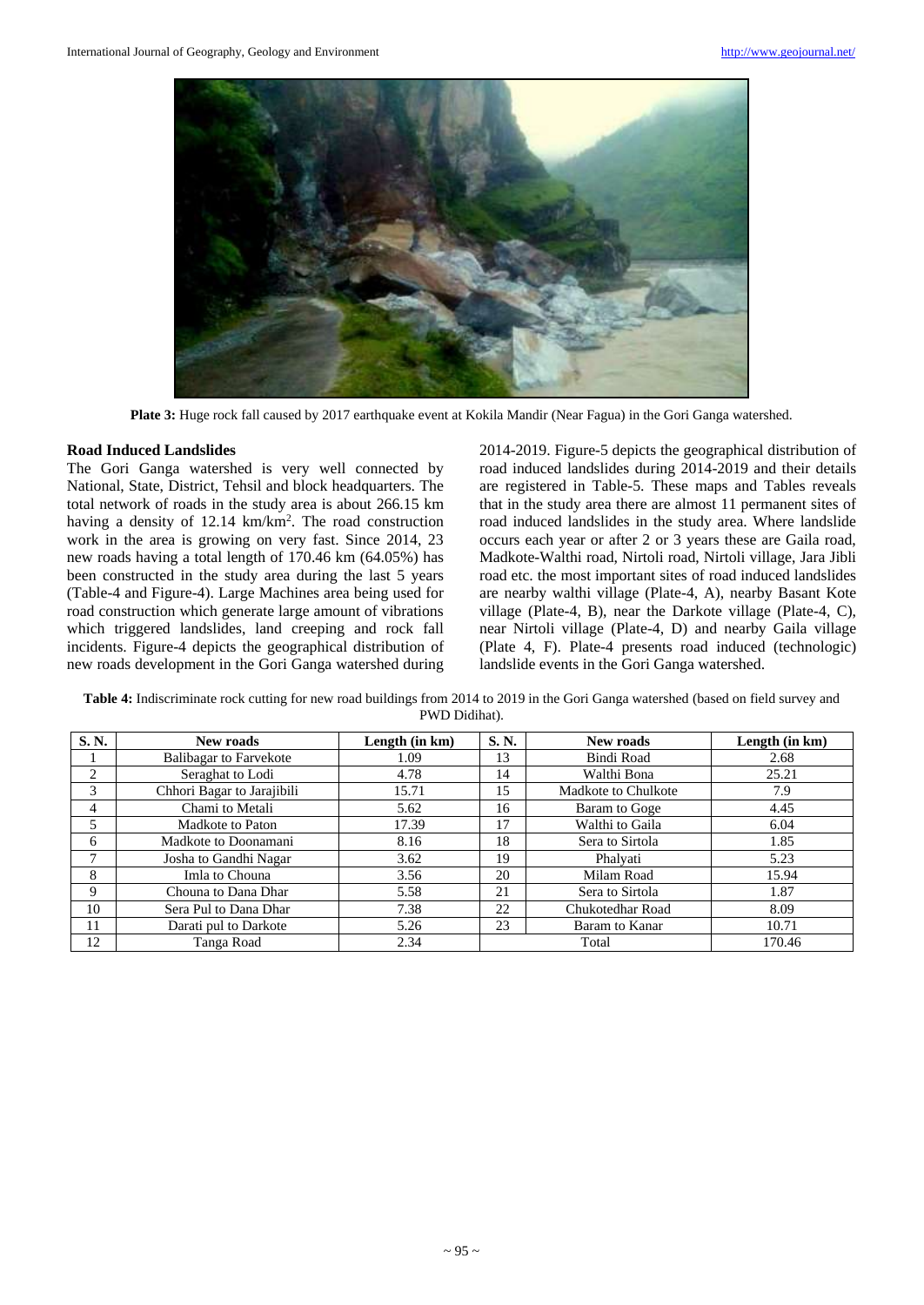

**Fig 4:** Development of roads during 2014 to 2019 in the Gori Ganga watershed (based on field survey and PWD Didihat)



**Plate 4:** Road induced (technologic) landslide events in the Gori Ganga watershed: (A) nearby village walthi along Madkote to Walthi motor road in 2017, (B) nearby Basant Kote village in 2019, (C) near the Darkote village in 2019, (D) near the Nirtoli Village in 2017, (E) near the Mavani village in 2019 and (F) nearby Gaila village in 2019.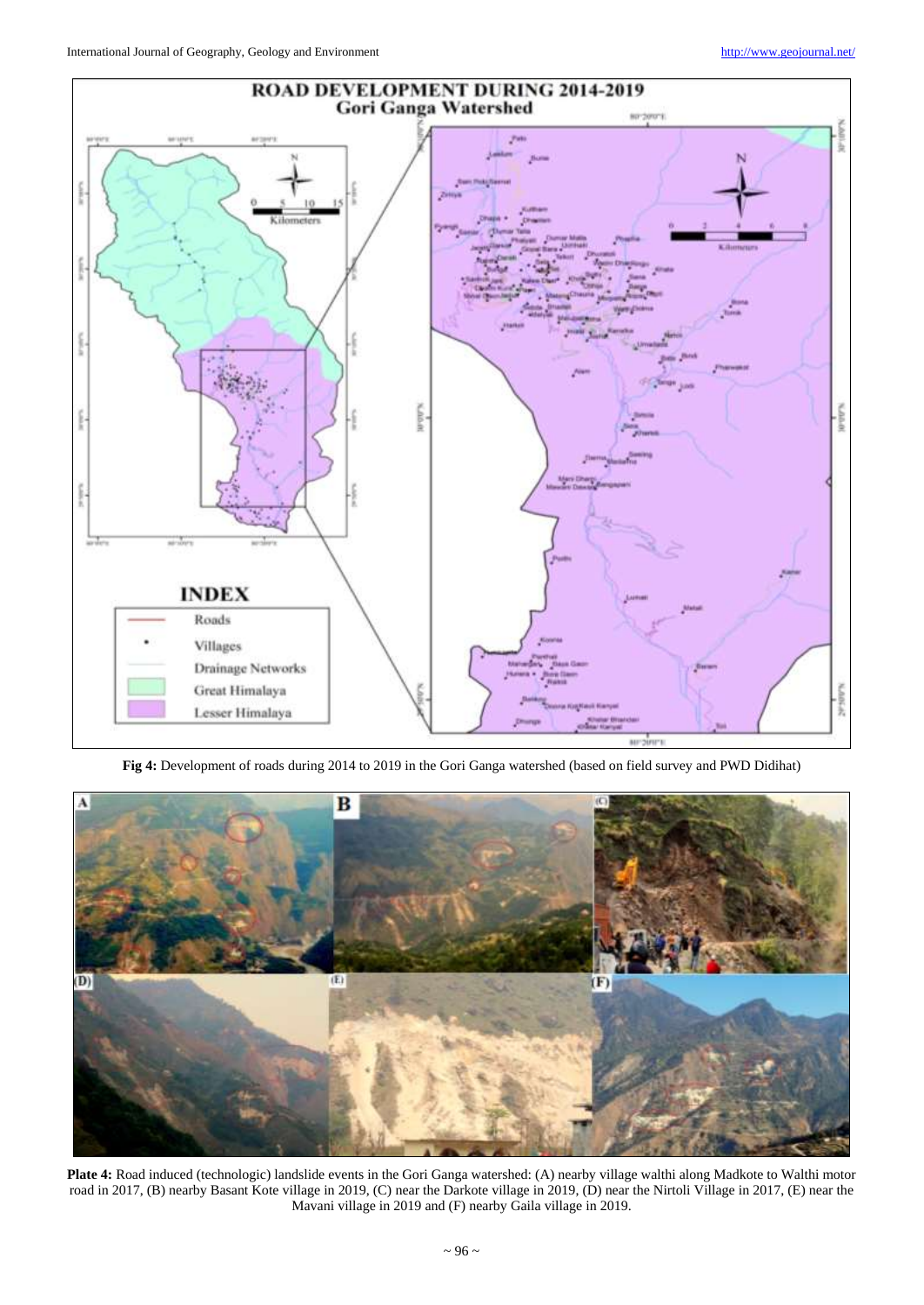

**Fig 5:** Road induced landslide events from 2014 to 2019 in the Gori Ganga watershed *(based on field survey and GPS).*

|    | S. N. Landslide site name<br>Latitude/Longitude |                             | <b>Causes of disaster events</b>                    | Year                               |
|----|-------------------------------------------------|-----------------------------|-----------------------------------------------------|------------------------------------|
|    | Sera Gad                                        | 30° 5'2.61"N 80°15'36.07"E  | rock cutting, landslide, land creeping              | 2018                               |
|    | Kawa Dhar                                       | 30° 4'34.65"N 80°15'43.57"E | rock cutting, landslide                             | 2018                               |
|    | Chauna                                          | 30° 3'37.39"N 80°16'56.26"E | rock cutting, landslide                             | 2018                               |
|    | Josha                                           | 30° 2'31.77"N 80°17'13.58"E | rock cutting, landslide, land creeping              | 2019                               |
|    | Kanalga                                         | 30° 3'5.70"N 80° 17'25.75"E | rock cutting, landslide, land creeping              | 2018                               |
| 6  | Gaila road                                      | 30° 4'32.50"N 80°19'38.10"E | rock cutting, landslide                             | 2014 to 2020                       |
|    | Madkote-Walthi road                             | 30° 3'5.41"N 80°18'13.75"E  | rock cutting, flash flood, landslide, land creeping | 2014, 2016, 2017, 2018, 2019, 2020 |
| 8  | Nirtoli road                                    | 30° 3'8.19"N 80°18'28.62"E  | rock cutting, landslide                             | 2014, 2018, 2019                   |
| 9  | Nirtoli village                                 | 30° 2'40.19"N 80°19'15.32"E | rock cutting, landslide                             | 2014, 2018, 2019                   |
| 10 | Jara Jibli road                                 | 29°56'8.57"N 80°18'42.80"E  | rock cutting, flash flood, landslide, land creeping | 2018, 2019, 2020                   |
|    | Payya Pauri                                     | 29°49'56.39"N 0°23'20.20"E  | rock cutting, landslide                             | 2019                               |

|  |  | Table 5: Road induced landslide sites during the period of 2014-2019 in the Gori Ganga watershed (based on field survey and GPS). |  |  |  |  |  |  |  |  |  |  |
|--|--|-----------------------------------------------------------------------------------------------------------------------------------|--|--|--|--|--|--|--|--|--|--|
|--|--|-----------------------------------------------------------------------------------------------------------------------------------|--|--|--|--|--|--|--|--|--|--|

## **Heavy Anthropogenic Pressure on Environment**

As the pressure of population rapidly growing, more and more human settlements, roads, dams, tunnels, towers and other public utilities are increases in the study area. Beside these lopping of trees for fuel or fodder, overgrazing, increases domestic and industrial consumptions of timber increasing of population in Bugyal for herbal collecting felling and burning of trees and shrubs for cooking and heating including the open burning of biomass, forest open area burning and firing in the alpine region during herbs collecting period. These anthropogenic activities have adverse impact in the environment of the Gori Ganga watershed.

### **Wild Fire**

Gori Ganga watersheds have a rich storehouse of large biodiversity ranging from subtropical evergreen forests and

alpine meadows. Now frequently occurring wild fire due to anthropogenic activities i.e. lightening on the agricultural fields, bonfires, burning match stick, lighting a fire in open forest areas to liquefy bitumen for laying bitumen in the road and smoking stick throwing in open forest areas has imposed severe threat for recession of biodiversity, natural regeneration, productive capacity of forests. This has adversely affected the rural economy and ecosystem in the Gori Ganga watershed. Plate-5 presents some of the examples of anthropogenic wild fire events in the different parts of the Gori Ganga watershed.

#### **Isolation of Villages during and After Disaster Events**

Due to heavy rainfall frequently occurring cloudburst events caused by the climate change the road network, bridges and footpaths are severely damage, therefore a large number of villages remains isolated for entire the rainy season and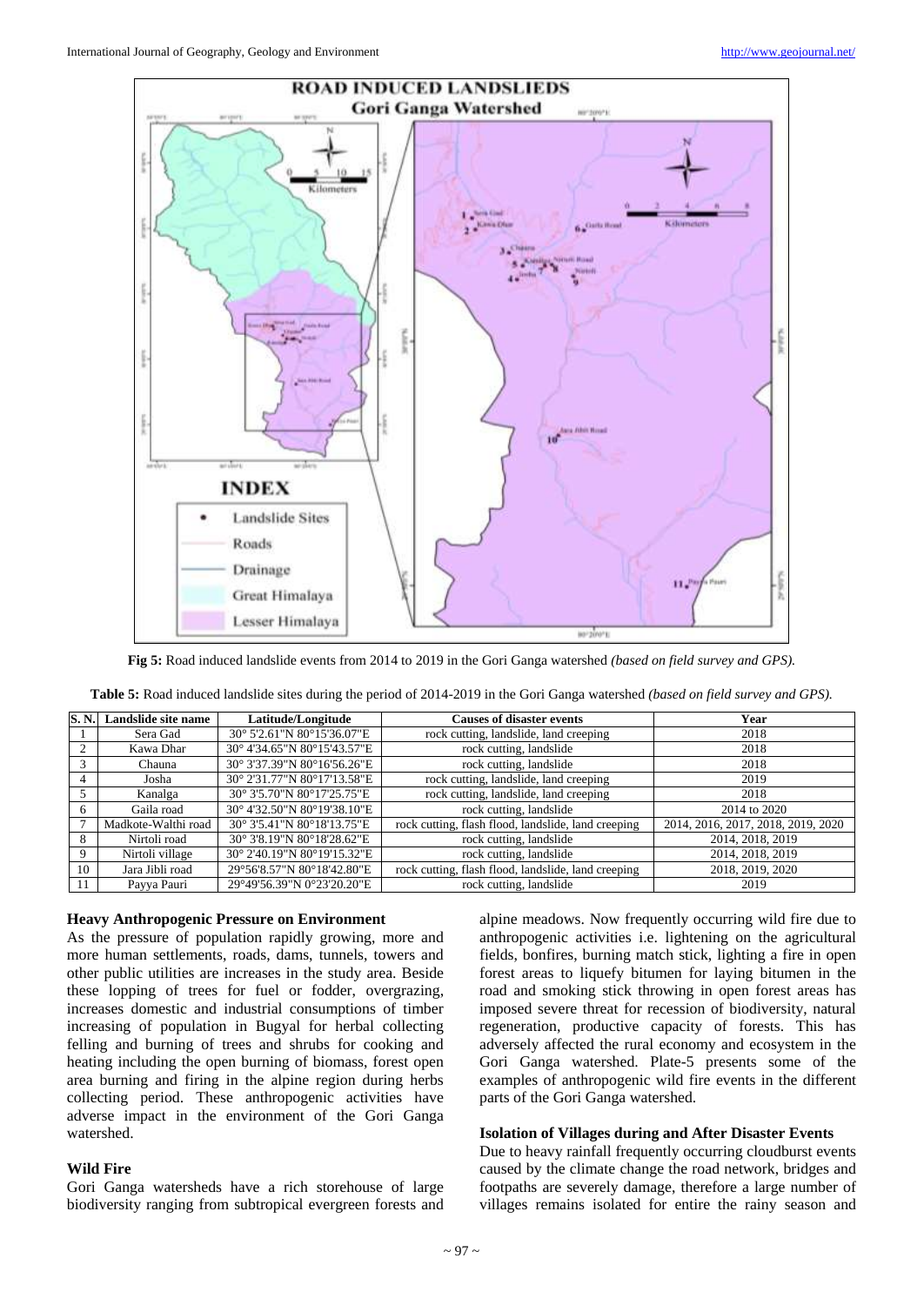sometimes for six months and foe whole year. Figure-6 depicts the distribution of 65 villages were isolated during 2013-2019. The reason of their isolation is presented in Table-6. Table-6 reveals that in 2013 Burfu, Umdada, Lalkote, Jara, Sain, Barna Airo, Ralam, Pachhu, Jimighat, Bhikuriya, Mapa, Buiee, Kolu, Sumdu, Mahargari, Hunera, Madarma, Paton, Jimiya Kooniya, Baya Gaun, Bora Gaun, Porthi, Milam, Humkapita, Marjhali, Darma, Sinnar, Lari, Pyankti, Khet Bharar, Golfa, Martoli, Bata, Bogdyar, Lwa, Alam, Tanga, Nirtoli, Okhali, Rilkote, Dakhim, Tomik, Fagua Bagad, Khelanch, Ghanghura, Gaila, Lodi, Dhoonamani, Raitoli, Doona Kote, Talla Paton, Gangdhar, Lyang, Quirry, Bilju and Leelam villages was isolated for many month due to severe damages of road bridges and foot path caused by flood and mass wasting. In 2014 Porthi, Golfa, Bona and Bhikuriya villages was isolated for two

months due to severe damages of bridges, roads and footpaths caused by flash flood and mass wasting. In 2016 Lodi, Tanga, Bhikuriya, Golfa, Bona, Jara, Porthi, Raitoli, Hunera, Mahargari and Kooniya villages was isolated for many months due to severe damages of bridges and footpaths caused by flash flood and mass wasting. In 2018 Metali, Dakhim, Madarma, Darma, Narki, Bora Gaun, Paton, Sain, Buiee, Sinnar, Lari Pyankti and Bogdyar villages was isolated for one month due to severe damages of bridges and footpaths caused by flood and mass wasting. In 2019 Lodi, Tanga, Bhikuriya, Golfa, Bona, Jara, Bora Gaun, Paton, Porthi, Khet Bharar, Dakhim, Raitoli, Hunera, Mahargari and Kooniya villages was isolated for two months due to severe damages of bridges, roads and footpaths caused by flood and mass wasting (Table-6).



**Plate 5:** Wild fires in the Gori Ganga watershed: (A) near Dhunamani village in 2019, (B) near the Panchachuli glacier in 2019, (C) near Kanar village in 2019 and (D) near Lodi village in 2019.

| Table 6: Details of isolated villages due to different disaster events in the Gori Ganga watershed during 2013-2019 (based on field survey |
|--------------------------------------------------------------------------------------------------------------------------------------------|
| and DDMO, Pithoragarh).                                                                                                                    |

| Year | <b>Period of isolation</b> | <b>Cause of isolation</b>    | Name of isolated villages                                                      |  |  |
|------|----------------------------|------------------------------|--------------------------------------------------------------------------------|--|--|
|      |                            |                              | Burfu, Umdada, Lalkote, Jara, Sain, Barna Airo, Ralam, Pachhu, Jimighat,       |  |  |
|      |                            |                              | Bhikuriya, Mapa, Buiee, Kolu, Sumdu, Mahargari, Hunera, Madarma, Paton,        |  |  |
|      |                            | Damage of bridges, roads,    | Jimiya Kooniya, Baya Gaun, Bora Gaun, Porthi, Milam, Humkapita, Marjhali,      |  |  |
| 2013 | June to September          | footpaths and telecom        | Darma, Sinnar, Lari, Pyankti, Khet Bharar, Golfa, Martoli, Bata, Bogdyar, Lwa, |  |  |
|      |                            | connectivity                 | Alam, Tanga, Nirtoli, Okhali, Rilkote, Dakhim, Tomik, Fagua Bagad, Khelanch,   |  |  |
|      |                            |                              | Ghanghura, Gaila, Lodi, Dhoonamani, Raitoli, Doona Kote, Talla Paton,          |  |  |
|      |                            |                              | Gangdhar, Lyang, Quirry, Bilju, Leelam                                         |  |  |
|      | 2014 August and September  | Damage of bridges, roads and | Porthi, Golfa, Bona, Bhikuriya                                                 |  |  |
|      |                            | footpaths                    |                                                                                |  |  |
| 2016 | July to September          | Damage of bridges and        | Lodi, Tanga, Bhikuriya, Golfa, Bona, Jara, Porthi, Raitoli, Hunera, Mahargari, |  |  |
|      |                            | footpaths                    | Kooniva                                                                        |  |  |
| 2018 | August                     | Damage of bridges and        | Metali, Dakhim, Madarma, Darma, Narki, Bora Gaun, Paton, Sain, Buiee,          |  |  |
|      |                            | footpaths                    | Sinnar, Lari Pyankti, Bogdyar                                                  |  |  |
| 2019 | July to August             | Damage of bridges, roads and | Lodi, Tanga, Bhikuriya, Golfa, Bona, Jara, Bora Gaun, Paton, Porthi, Khet      |  |  |
|      |                            | footpaths                    | Bharar, Dakhim, Raitoli, Hunera, Mahargari, Kooniya                            |  |  |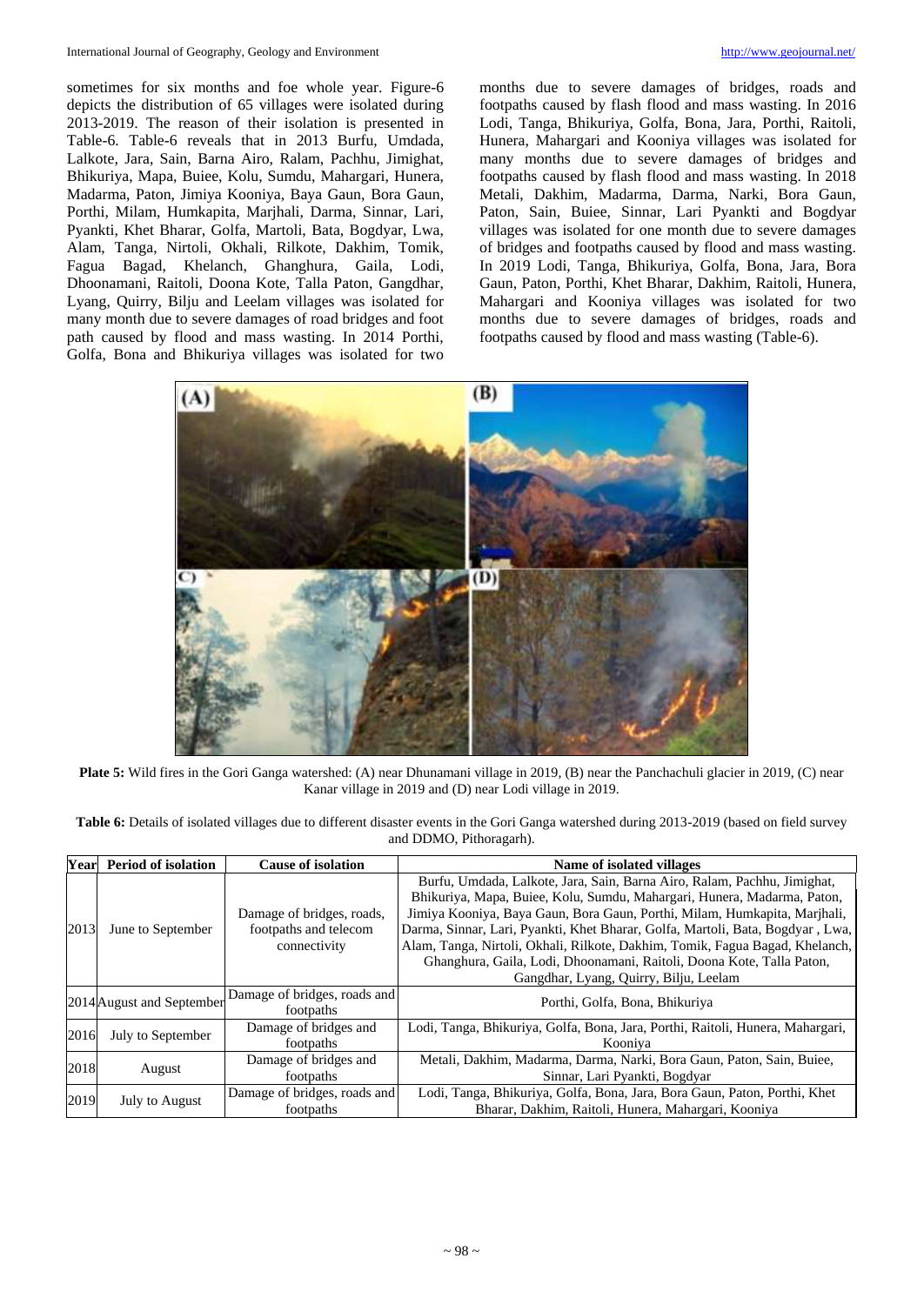

**Fig 6:** Isolated villages during different disaster events during 2013 to 2019 in the Gori Ganga watershed (based on field survey and DDMO, Pithoragarh).

### **Conclusion**

Global warming and disasters interface with diverse social and natural processes and consequently with the developmental process. The conventional view has been to consider disasters and anthropogenic accelerated global warming as a barrier to development and simultaneously developments as a threat to climate change. However development can be the driving force to overcome challenges and risks of global warming. Disaster, global warming and climate change are increasingly being considered as a development constraint; hence, main streaming them into the development policy is all the more pertinent in the current context. A proactive risk reduction

bottom-up driven approach is required and the government should work as a facilitator.

### **References**

- 1. Bajracharya SR, Mool PK, Shrestha BR. Impact of climate change on Himalayan glaciers and glacial lakes: Case studies on GLOF and associated hazards in Nepal and Bhutan. Kathmandu (ICIMOD- International Centre for Integrated Mountain Development), 2007.
- 2. Du MY, Kawashima S, Yonemura S, Zhang XZ, Chen SB. Mutual influence between human activities and climate change in the Tibetan plateau during recent years. Global and Planetary Change. 2004;41:241-249.